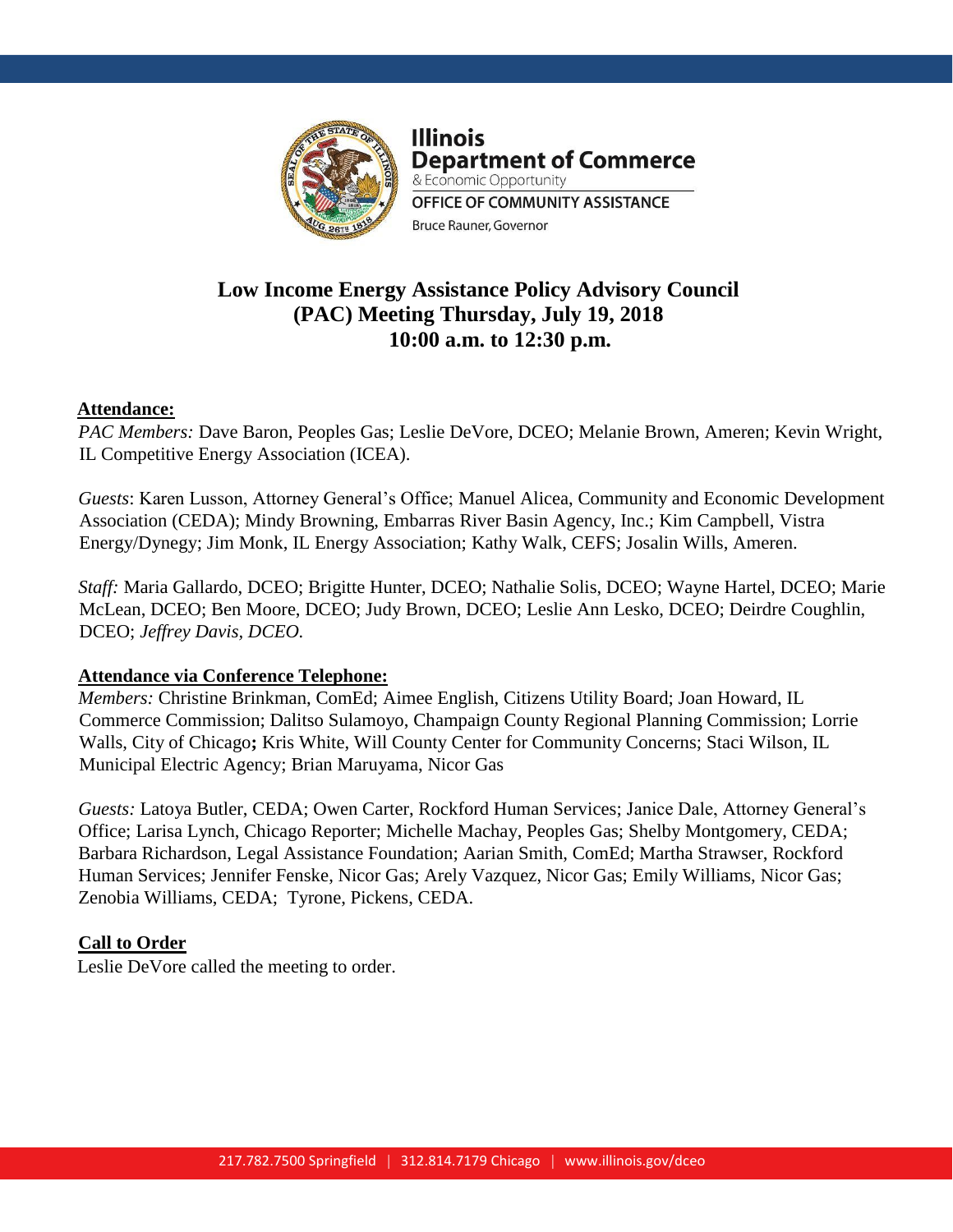July 19, 2019 PAC Meeting Minutes Page 2 of 5

### **Approval of Minutes**

Leslie DeVore made a motion that the April 19, 2018 minutes be approved. No corrections presented. Motion to approve was made by Kevin Wright and was seconded by Dalitso Sulamoyo. Motion passed.

### **Fiscal Report**

Ben Moore provided a report about Weatherization funding. He said t there was a total of \$30.2 million available for the grantees and a total of \$9.7 million is still available in those grants. He pointed out that two of the grant series (HHS-17-221 with \$3.6 million and State-221 with \$2.6 million) have been extended through the end of September 2018. The \$3.6 million remaining in DOE is multi-year and will be available to roll over when the previous grants are exhausted as necessary. Ben said the 2019 Weatherization State Plan is still under review by the Department of Energy (DOE) and we are hoping to get the award within a week or so. Grants are being processed based on the amount funded that has been allocated. OCA Fiscal is also working on the processing of new grants for the other funding series (State and HHS), anticipating that for the HHS grants, they should be able to start sending out notices to grant awards for signatures starting next week.

Ben Moore also provided a status report about the status of LIHEAP grants. A total of \$182.1 million was available during program year 2018. A total of \$150.3 million was spent and there is a \$31.8 million still available. The 2018 HHS grant (\$23.6 million) does not end until next June. These funds will be available for the start-up of the new program. He also said that with this amount and State funding, he is confident that they will be able to start up the program with necessary funding level until the new 2019 allocation from HHS is received. OCA Fiscal is now processing new grants for LIHEAP. We anticipate executing the PIPP program grants by mid-August.

It was asked why there was a large amount unspent. Ben said it was due to being behind on applications taken. Leslie DeVore said several factors contributed to a decrease in applications taken. She said some applicants thought LIHEAP was tied to the State budget and that they didn't think there was funding available.

Ben indicated that any unspent funding will be rolled over to the 2019 program year. It was asked if the Department was considering administering a Summer Cooling Program and Leslie DeVore said there are no cooling funds this year. She also said that a decrease in applications is a nationwide trend and challenge. Melanie asked if the program could start in September. Leslie said no because HHS discouraged us from starting in September because the new federal funding doesn't start until October and grants could not be obligated until we receive our allocation.

Kathy Walk asked if there would be close-out packages and Ben indicated they should be sent to the LAAs by next week.

### **Weatherization Report**

Wayne Hartel provided the program report and indicated that for program year 2018, a total of 2,219 housing units have been weatherized, which is less than the previous year. He said the reason was because they were late getting the grants out with all the GATA requirements causing delays. Some of the grants did not go out until December 2017. Some grants (HHS and State) were extended until September. Wayne said there are 185 homes in work-order status that will be done in the July-September period with HHS and State funds. Regarding the utility funding for the Weatherization network, Wayne said DCEO is still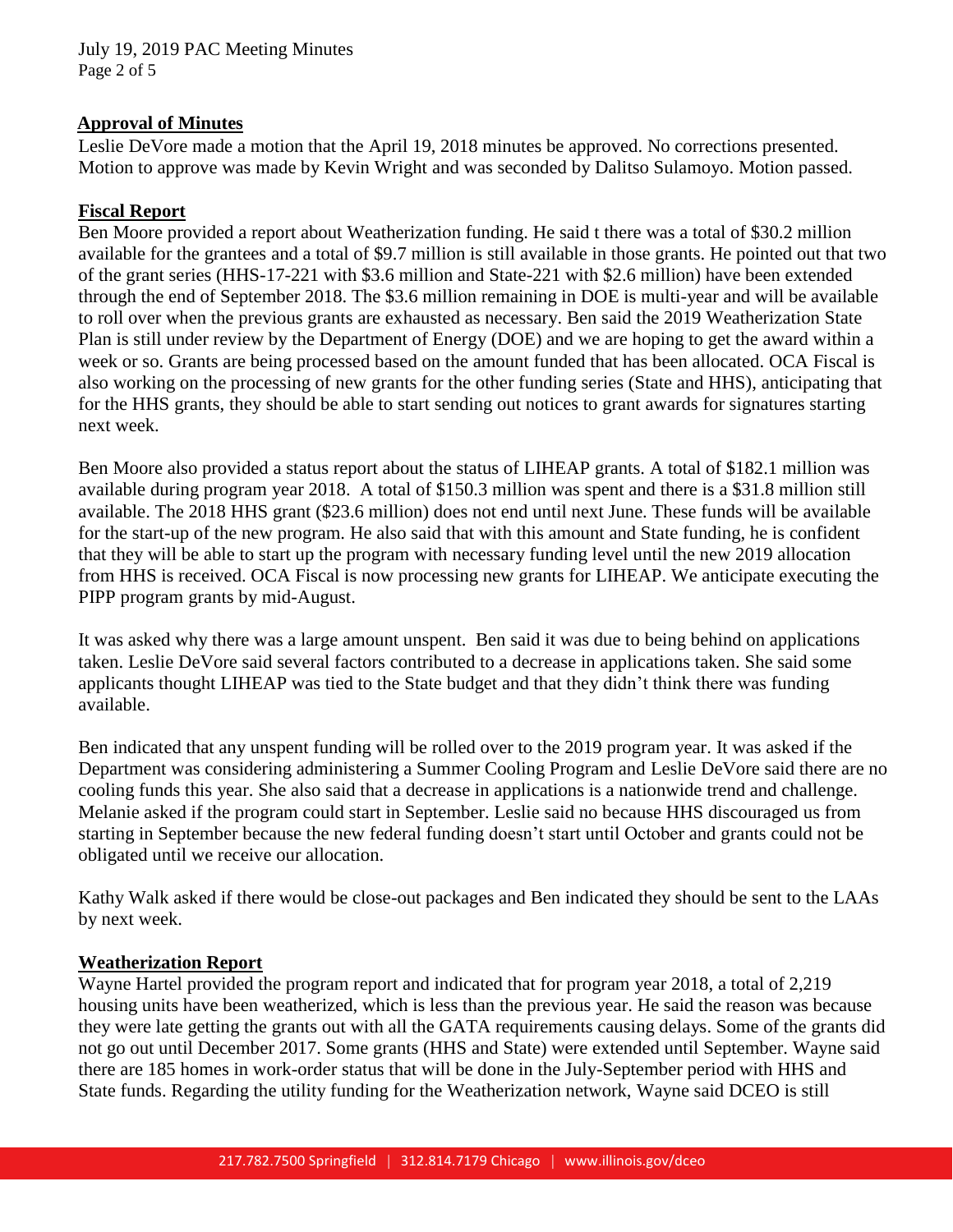July 19, 2019 PAC Meeting Minutes Page 3 of 5

working with the utilities to finalize the Memorandum of Understanding (MOU). They are working on the funding for LAA staff support to get training with about \$18 million of utility funds going to the network.

Leslie DeVore explained that the money being used is from the Energy Efficiency Portfolios (EEPs) funds that was used by the state is now going back to the utility companies for low-income grants. She said the money is going directly to the network which they are working with, so they can split cost and allow the utilities to use the federal purchased equipment and weatherize more homes. Wayne stated that the utilities have agreements with all the individual LAAs and have started working on the cost of the projects.

Wayne discussed the new Weather Works System (ICAPS). He said OCA staff is going to test the new portion of the system known as Milestone I, which is the Intake Application part. The ISAC, which is the Illinois Student Assistance Commission, is the organization developing the system for DCEO and are coming to provide a demo and begin testing. Wayne said they are working on Milestone II, which is the energy audit, the budget aspect of the system which is the biggest piece and testing is scheduled to begin February 2019. He also said that part is going to take the most time. They are working with the utilities in terms of utilities communication with the new system to be able to verify utility accounts and gather pre and post weatherization data.

Aarian Smith asked for clarification of the system testing and the schedule for the utilities. Leslie DeVore indicated this testing effort is for the Milestone I and we currently don't have a schedule to share with the utilities on the LIHEAP/PIPP portion of the system. OCA will share information as we receive updates

The LAAs were sent the Field Standards and Operations Manual for PY19. We are working on the Procurement Manual at this time. There have been changes since it was last updated. The first draft was received a few weeks ago and is being reviewed hopefully training will begin towards the end of the year. Wayne stated that the Procurement Manual is for all of OCA's programs. Leslie stated that there will be regional training offered as well.

## **LIHEAP Report**

.

Leslie Ann Lesko provided the LIHEAP status report for PY18. She said the program ended on May 31and a total of 258,317 households have received at least one benefit. A total of \$124.6 million was spent on LIHEAP benefits. Leslie Ann said the applicant intake was about 7% behind than last year. Our goal is to do more press releases and increase outreach efforts for the new program year. OCA will conduct a Program Workshop with the LAAs on August 29, 2018. Training will be provided to the LAAs regarding the upcoming PY19 changes and updates. OCA is also working on sending the updated Vender Agreements to all utilities and the documents should be coming out in about a week or so.

Janice Dale wanted to know if there will be any training about alternative suppliers. Leslie Ann said there is information in the manual that has been in there for a couple of years that they can refer to until further notice. Maria Gallardo said this educational information is the LIHEAP Alert and Choosing a Supplier developed by the Attorney General's Office a couple of years ago and that these documents are given to LIHEAP applicants. Kevin Wright asked if he could see these documents and Leslie Ann said we will send him a copy.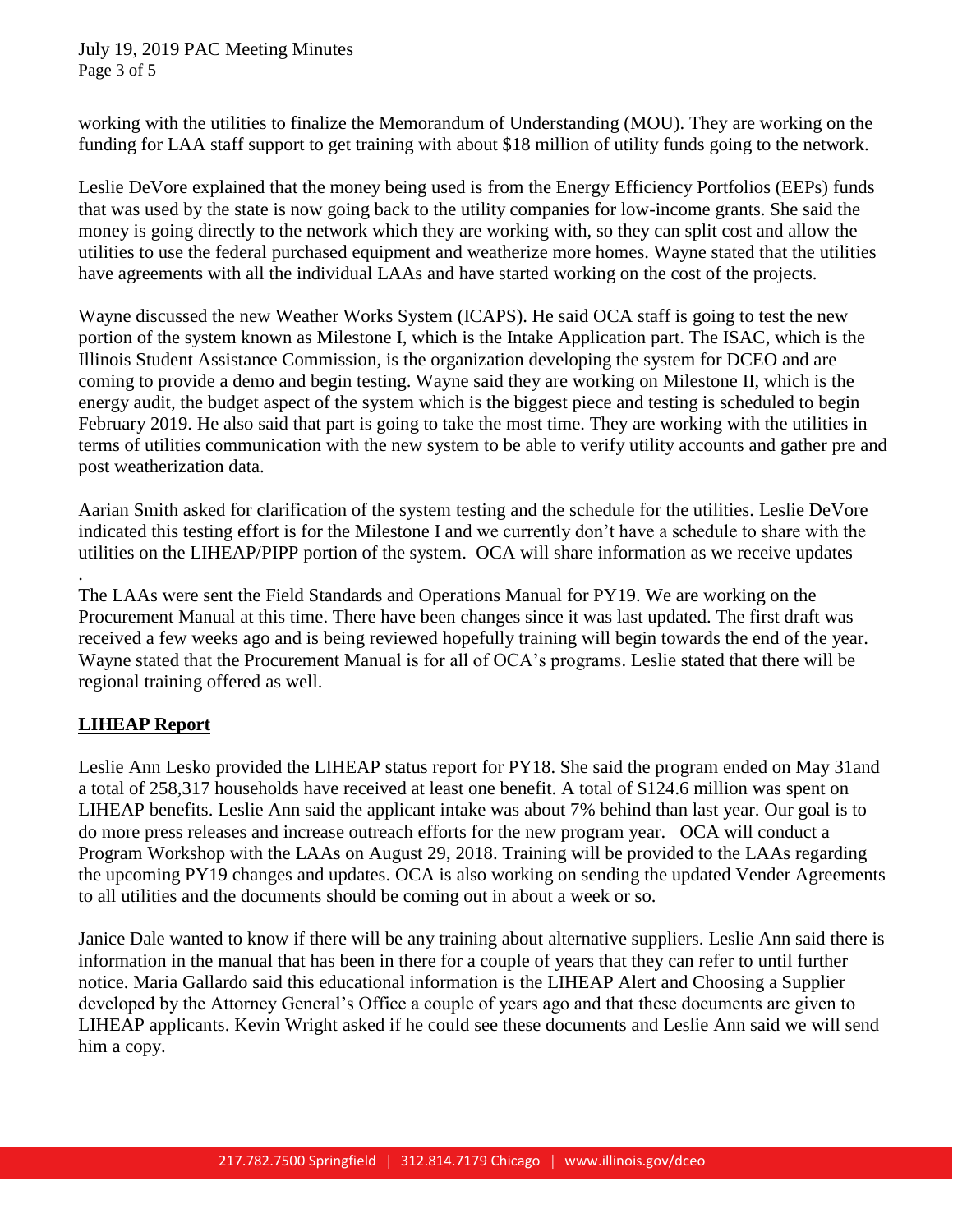### **2019 LIHEAP State Plan**

Maria Gallardo presented the draft of the 2019 LIHEAP State Plan. The plan is due each year to the U.S. Department of Health and Human Services (HHS) no later than September 1. The draft document is shared with our stakeholders and with our LIHEAP Working Group to gather input. It will also be sent to the LAAs to receive their input as well. The draft document is also posted in the LIHEAP website. The Public Hearing to receive comments from the public is scheduled on August 9, 2018 in the Chicago and Springfield offices. The Notice of Public Hearing will be posted in the LIHEAP website and on bulletin boards in both office locations.

Maria provided an overview of the proposed changes to the 2019 LIHEAP State Plan. The program will begin on October for seniors and disabled applicants. In November, applications are being accepted for families with children ages 5 or under. In the month of December, the program is opened to the general low-income population. Maria indicated the LIHEAP benefits will be increased by 23% compared to the 2018 LIHEAP Benefit levels.

Maria Gallardo also indicated that the maximum of the Reconnection Assistance (RA) benefit is proposed to be increased to a \$1,000 instead of \$750.

Maria said there will be a new requirement for applications that will need reconnection assistance and require an 18-hour response. Outreach sites will be required to securely scan and email these applications along with the supporting documentation to the LAA Main office via secure file transfer system with the Department's prior approval.

The members indicated there are positive changes/updates to the new program year. Leslie Ann Lesko shared that a Notice of Funding Opportunity (NOFO) was posted on Tuesday for the Knox county service area. The notice can be found on the DCEO and GATA websites. She also made it known that there are links that can be found throughout the state for funding opportunities. It was asked how long the process would take and Leslie Ann said the due date for all applications in on August 16, 2018. She stated they plan to have the review completed by August 24, 2018. Deirdre Coughlin said they allowed themselves until August 31, 2108 to post the results, which is supposed to be posted for 30 days. Leslie Ann reiterated that it is for both LIHEAP and PIPP programs.

Latoya Butler had a question about the new appeal process posters. She wanted to know if there will be a space to include further information from the LAA. The poster is expected to include a blank area that an LAA could add more information, as needed.

A motion to approve the State Plan as a draft was moved by Kevin Wright and seconded by Dave Baron. All members approved the State Plan as drafted.

### **PIPP Report**

Maria Gallardo provided the PIPP report and indicated that a PIPP Steering Committee meeting was held on July 12, 2018. The meeting mainly discussed updates about the annual recertification of PIPP customers. area total of 24,940 PIPP customers are enrolled statewide. about a total of \$24.7 million is obligated annually on behalf of these customers. Most customers recertify their eligibility during the months of July and August, which represent approximately 71% of the total amount of customers enrolled. Maria reminded the group about the two letters are sent to the customers as a reminder of their annual PIPP